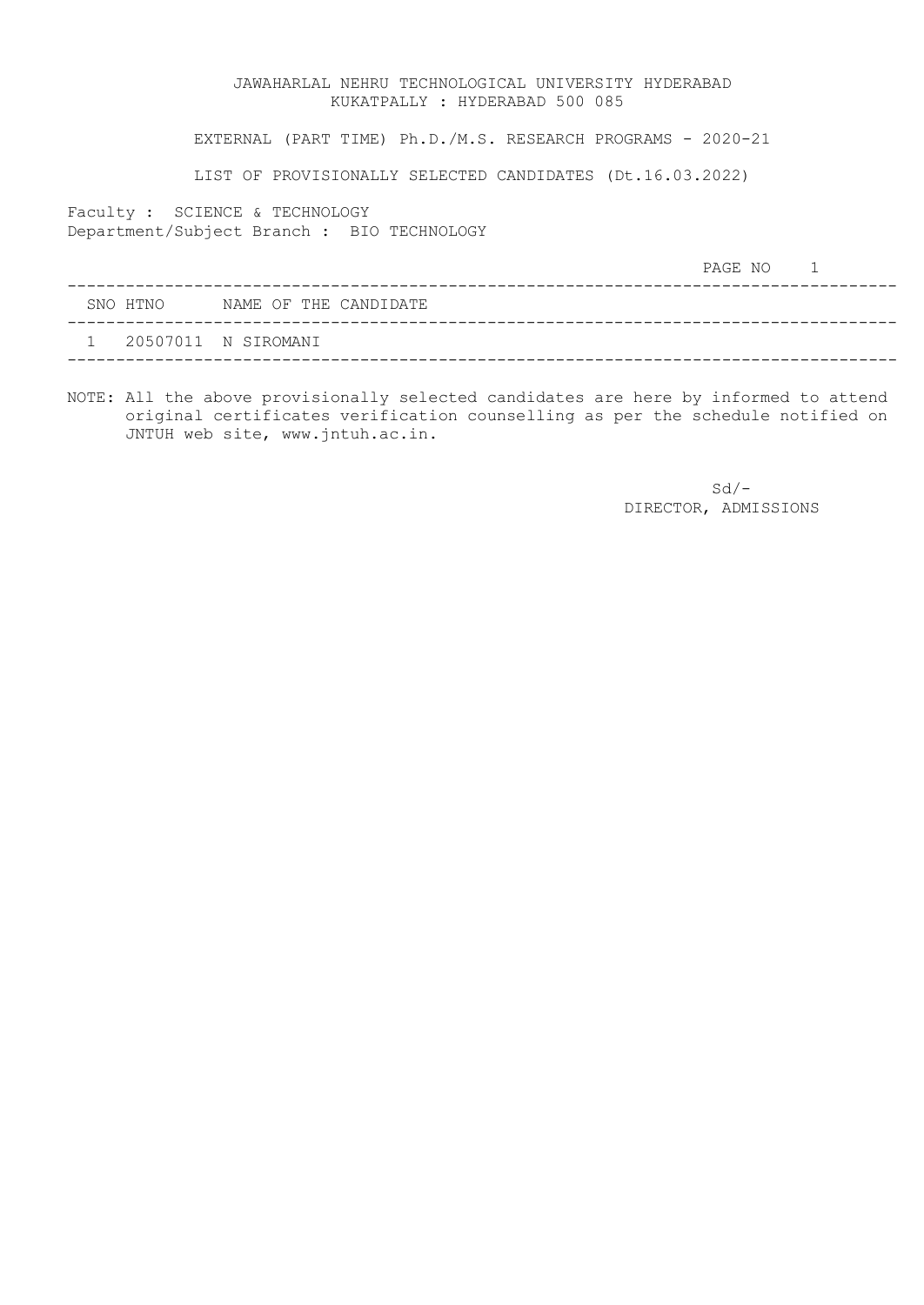EXTERNAL (PART TIME) Ph.D./M.S. RESEARCH PROGRAMS - 2020-21

LIST OF PROVISIONALLY SELECTED CANDIDATES (Dt.16.03.2022)

Faculty : SCIENCE & TECHNOLOGY Department/Subject Branch : CHEMISTRY

|                 |                   | _____________________________                                | PAGE NO |  |
|-----------------|-------------------|--------------------------------------------------------------|---------|--|
|                 | SNO HTNO          | NAME OF THE CANDIDATE<br>___________________________________ |         |  |
| $\mathbf{1}$    | 20508001          | PHANI MADHURI D                                              |         |  |
| 2               | 20508007          | T MALLIKA                                                    |         |  |
| 3               | 20508011          | MADHUKAR NANDRE                                              |         |  |
| 4               |                   | 20508014 CH SRINIVAS                                         |         |  |
| 5               | 20508019 S VITTAL |                                                              |         |  |
| 6               |                   | 20508023 MALATHI MAVURAPU                                    |         |  |
| 7               |                   | 20508025 PYOI SIMHACHALAM                                    |         |  |
| $\,8\,$         | 20508026          | NIMMALA NAGAIAH                                              |         |  |
| 9               |                   | 20508032 K PUSHPANJALI                                       |         |  |
| 10 <sup>°</sup> |                   | 20508033 RAJU VADLAKONDA                                     |         |  |

NOTE: All the above provisionally selected candidates are here by informed to attend original certificates verification counselling as per the schedule notified on JNTUH web site, www.jntuh.ac.in.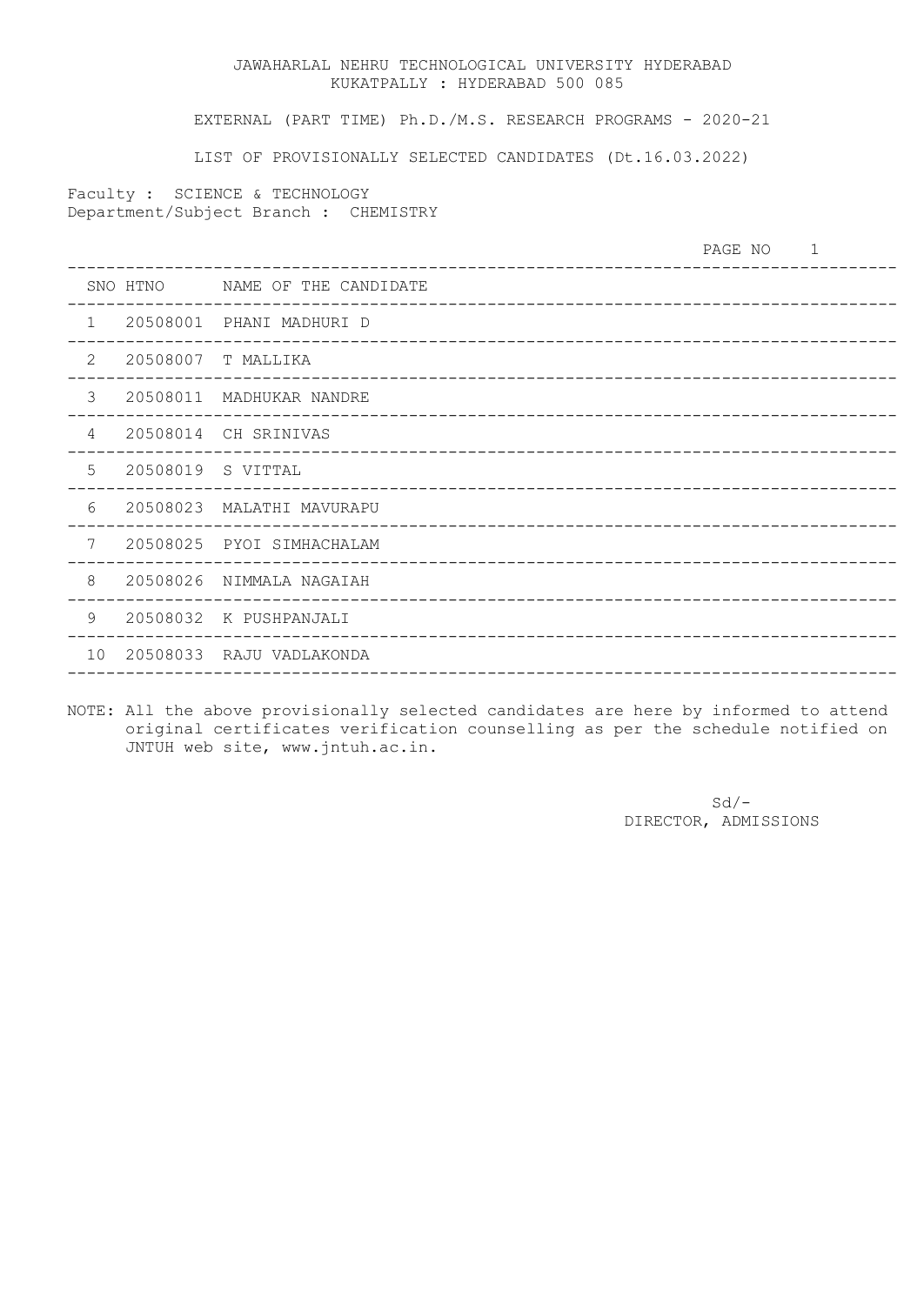EXTERNAL (PART TIME) Ph.D./M.S. RESEARCH PROGRAMS - 2020-21

LIST OF PROVISIONALLY SELECTED CANDIDATES (Dt.16.03.2022)

Faculty : ENGINEERING Department/Subject Branch : CIVIL ENGG.

PAGE NO 1 ------------------------------------------------------------------------------------- SNO HTNO NAME OF THE CANDIDATE ------------------------------------------------------------------------------------- 1 20501014 MOOD NARESH ------------------------------------------------------------------------------------- 2 20501028 VUSUVANDLA VENKATA JYOTHI ------------------------------------------------------------------------------------- 3 20501046 MIRZA MUBASHIR AHMED BAIG ------------------------------------------------------------------------------------- 4 20501051 VASISHT TIPPABHOTLA ------------------------------------------------------------------------------------- 5 20501081 BOJJAPALLY V RAJIV VINAYAK ------------------------------------------------------------------------------------- 6 20501085 BACHANABOINA SUSHMITHA ------------------------------------------------------------------------------------- 7 20501116 DUPATI MURALI ------------------------------------------------------------------------------------- 8 20501129 GAJULA VENKATESH ------------------------------------------------------------------------------------- 9 20501138 PATNAM MOUNIKA ------------------------------------------------------------------------------------- 10 20501140 MUTHIKEPALLY SHIVA KOTI REDDY ------------------------------------------------------------------------------------- 11 20501146 M SURENDRANATH ------------------------------------------------------------------------------------- 12 20501150 N SRIHARI RAO ------------------------------------------------------------------------------------- 13 20501153 KOTNAKA SRILATHA -------------------------------------------------------------------------------------

NOTE: All the above provisionally selected candidates are here by informed to attend original certificates verification counselling as per the schedule notified on JNTUH web site, www.jntuh.ac.in.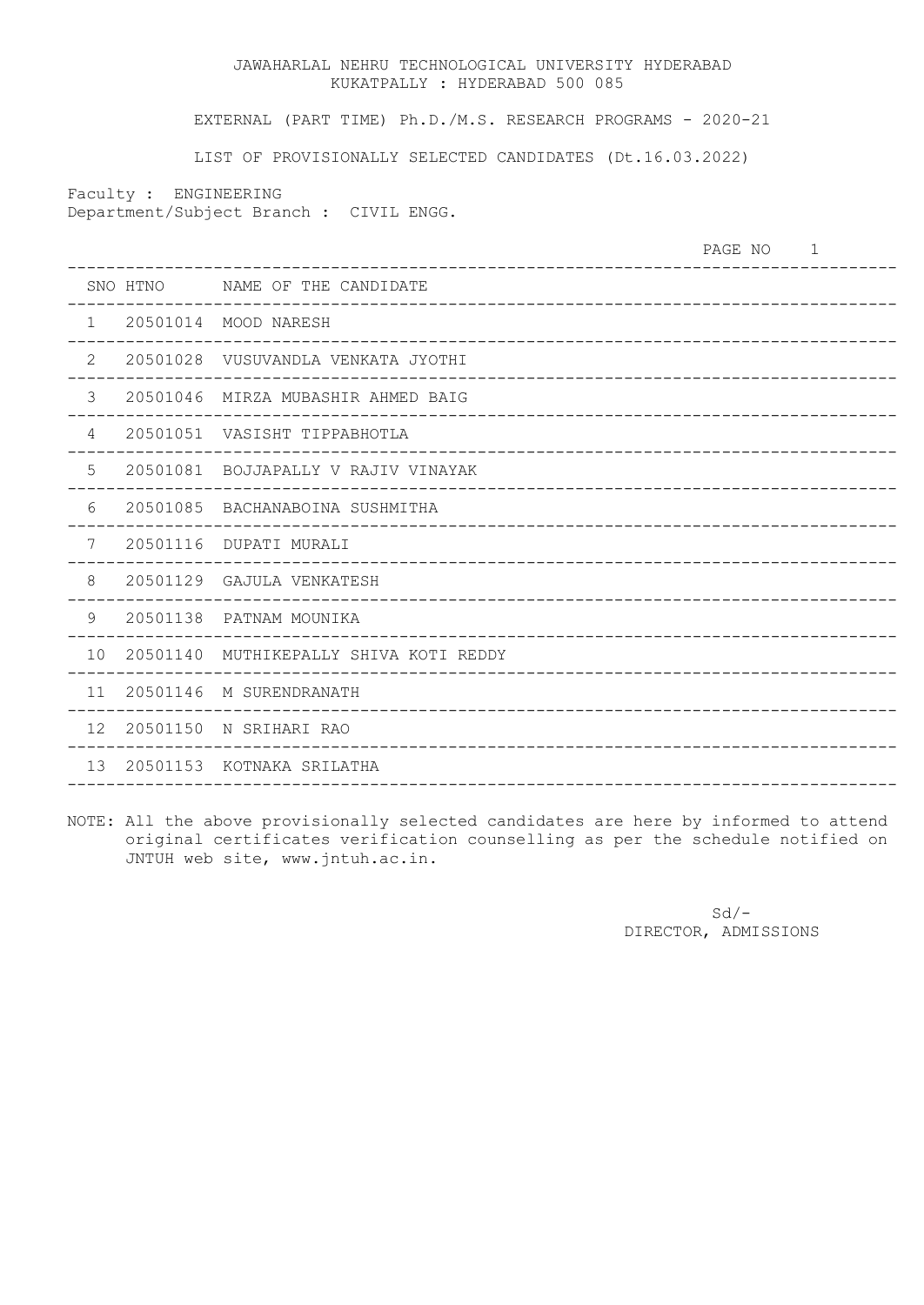EXTERNAL (PART TIME) Ph.D./M.S. RESEARCH PROGRAMS - 2020-21

LIST OF PROVISIONALLY SELECTED CANDIDATES (Dt.16.03.2022)

Faculty : ENGINEERING

Department/Subject Branch : COMPUTER SCIENCE & ENGG.

|                |                   |                                               | PAGE NO | $\mathbf 1$ |
|----------------|-------------------|-----------------------------------------------|---------|-------------|
|                | SNO HTNO          | NAME OF THE CANDIDATE                         |         |             |
| $\mathbf{1}$   |                   | 20505001 MEERAVALI SHAIK                      |         |             |
| $\mathbf{2}$   |                   | 20505003 SUBHASHINI PALLIKONDA                |         |             |
| 3              |                   | 20505009 KOTHAKONDA VIVEK                     |         |             |
| 4              | 20505012          | THUDUM VENKATESH                              |         |             |
| 5              |                   | 20505014 KOMURAVELLI MOUNIKA                  |         |             |
| 6              |                   | 20505015 BAGAGI SIDDARTH                      |         |             |
| $\overline{7}$ | 20505020          | SHANTHI PANNALA                               |         |             |
| $\,8\,$        |                   | 20505025 BALASHIVUDU UDUTALA                  |         |             |
| $\mathsf 9$    | 20505026          | T NEHA                                        |         |             |
| 10             | 20505031          | OGGULA RAJU<br>------------                   |         |             |
| 11             |                   | 20505037 A RAJASHEKAR REDDY<br>______________ |         |             |
| 12             |                   | 20505041 P VIMALA MANOHARA RUTH               |         |             |
| 13             | 20505054          | NEERUKATTU RAGHAVA RAO                        |         |             |
| 14             |                   | 20505058 K VEERANJANEYULU                     |         |             |
| 15             | 20505062          | MANTRI CHARAN BABU                            |         |             |
| 16             | 20505065 G SOWMYA |                                               |         |             |
| 17             |                   | 20505066 M DYVA SUGNANA RAO                   |         |             |
| 18             |                   | 20505067 M NIKITHA                            |         |             |
| 19             |                   | 20505068 ANUSHA APPARAJU                      |         |             |
| 20             |                   | 20505073 RANGANATH KANAKAM                    |         |             |
|                |                   |                                               |         |             |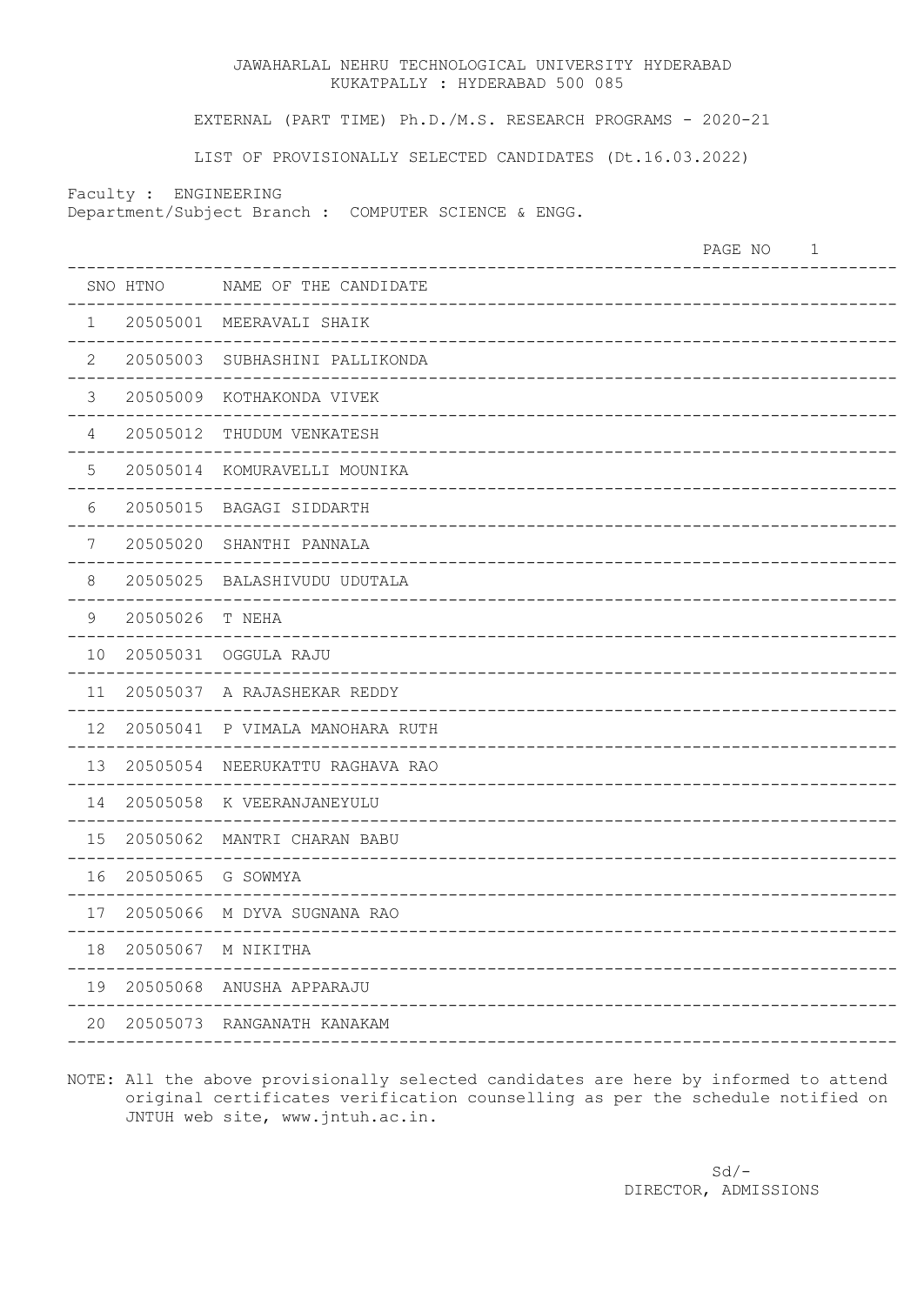EXTERNAL (PART TIME) Ph.D./M.S. RESEARCH PROGRAMS - 2020-21

LIST OF PROVISIONALLY SELECTED CANDIDATES (Dt.16.03.2022)

Faculty : ENGINEERING

Department/Subject Branch : COMPUTER SCIENCE & ENGG.

| SNO HTNO<br>NAME OF THE CANDIDATE<br>21<br>20505076 T SWAPNA<br>22<br>20505078 AMBATI SARITHA<br>23<br>20505081 RAJESHAM GAJULA<br>24<br>20505082 SWATHI CH<br>25<br>20505086 M SUDHA RANI<br>26<br>20505088 ANUSHA PILLALAMARRI<br>27<br>20505089 LAKSHMI GADDAM<br>28<br>20505091<br>SABITHA VALABOJU<br>29<br>20505093<br>DATTI JYOTHSNA<br>30<br>20505099<br>ELLA KALPANA<br>31<br>20505102<br>KALANGI PRAVEEN KUMAR<br>32<br>20505107<br>P AJAY KUMAR<br>33<br>20505109<br>D GANESH<br>34<br>20505110<br>N RADHIKA AMARESHWARI<br>35<br>20505114<br><b>GOTTE RANJITH KUMAR</b><br>36<br>20505119<br>BOLLIPELLY PRUTHVIRAJ GOUD<br>37<br>20505121 KATROTH BALAKRISHNA MARUTHIRAM<br>38<br>20505122 VADICHERLA RAJU<br>39<br>20505124 VIJAYA LODE<br>40<br>20505125 SAMEL<br>MATHARI |  | $\mathbf{2}$<br>PAGE NO |
|-----------------------------------------------------------------------------------------------------------------------------------------------------------------------------------------------------------------------------------------------------------------------------------------------------------------------------------------------------------------------------------------------------------------------------------------------------------------------------------------------------------------------------------------------------------------------------------------------------------------------------------------------------------------------------------------------------------------------------------------------------------------------------------------|--|-------------------------|
|                                                                                                                                                                                                                                                                                                                                                                                                                                                                                                                                                                                                                                                                                                                                                                                         |  |                         |
|                                                                                                                                                                                                                                                                                                                                                                                                                                                                                                                                                                                                                                                                                                                                                                                         |  |                         |
|                                                                                                                                                                                                                                                                                                                                                                                                                                                                                                                                                                                                                                                                                                                                                                                         |  |                         |
|                                                                                                                                                                                                                                                                                                                                                                                                                                                                                                                                                                                                                                                                                                                                                                                         |  |                         |
|                                                                                                                                                                                                                                                                                                                                                                                                                                                                                                                                                                                                                                                                                                                                                                                         |  |                         |
|                                                                                                                                                                                                                                                                                                                                                                                                                                                                                                                                                                                                                                                                                                                                                                                         |  |                         |
|                                                                                                                                                                                                                                                                                                                                                                                                                                                                                                                                                                                                                                                                                                                                                                                         |  |                         |
|                                                                                                                                                                                                                                                                                                                                                                                                                                                                                                                                                                                                                                                                                                                                                                                         |  |                         |
|                                                                                                                                                                                                                                                                                                                                                                                                                                                                                                                                                                                                                                                                                                                                                                                         |  |                         |
|                                                                                                                                                                                                                                                                                                                                                                                                                                                                                                                                                                                                                                                                                                                                                                                         |  |                         |
|                                                                                                                                                                                                                                                                                                                                                                                                                                                                                                                                                                                                                                                                                                                                                                                         |  |                         |
|                                                                                                                                                                                                                                                                                                                                                                                                                                                                                                                                                                                                                                                                                                                                                                                         |  |                         |
|                                                                                                                                                                                                                                                                                                                                                                                                                                                                                                                                                                                                                                                                                                                                                                                         |  |                         |
|                                                                                                                                                                                                                                                                                                                                                                                                                                                                                                                                                                                                                                                                                                                                                                                         |  |                         |
|                                                                                                                                                                                                                                                                                                                                                                                                                                                                                                                                                                                                                                                                                                                                                                                         |  |                         |
|                                                                                                                                                                                                                                                                                                                                                                                                                                                                                                                                                                                                                                                                                                                                                                                         |  |                         |
|                                                                                                                                                                                                                                                                                                                                                                                                                                                                                                                                                                                                                                                                                                                                                                                         |  |                         |
|                                                                                                                                                                                                                                                                                                                                                                                                                                                                                                                                                                                                                                                                                                                                                                                         |  |                         |
|                                                                                                                                                                                                                                                                                                                                                                                                                                                                                                                                                                                                                                                                                                                                                                                         |  |                         |
|                                                                                                                                                                                                                                                                                                                                                                                                                                                                                                                                                                                                                                                                                                                                                                                         |  |                         |
|                                                                                                                                                                                                                                                                                                                                                                                                                                                                                                                                                                                                                                                                                                                                                                                         |  |                         |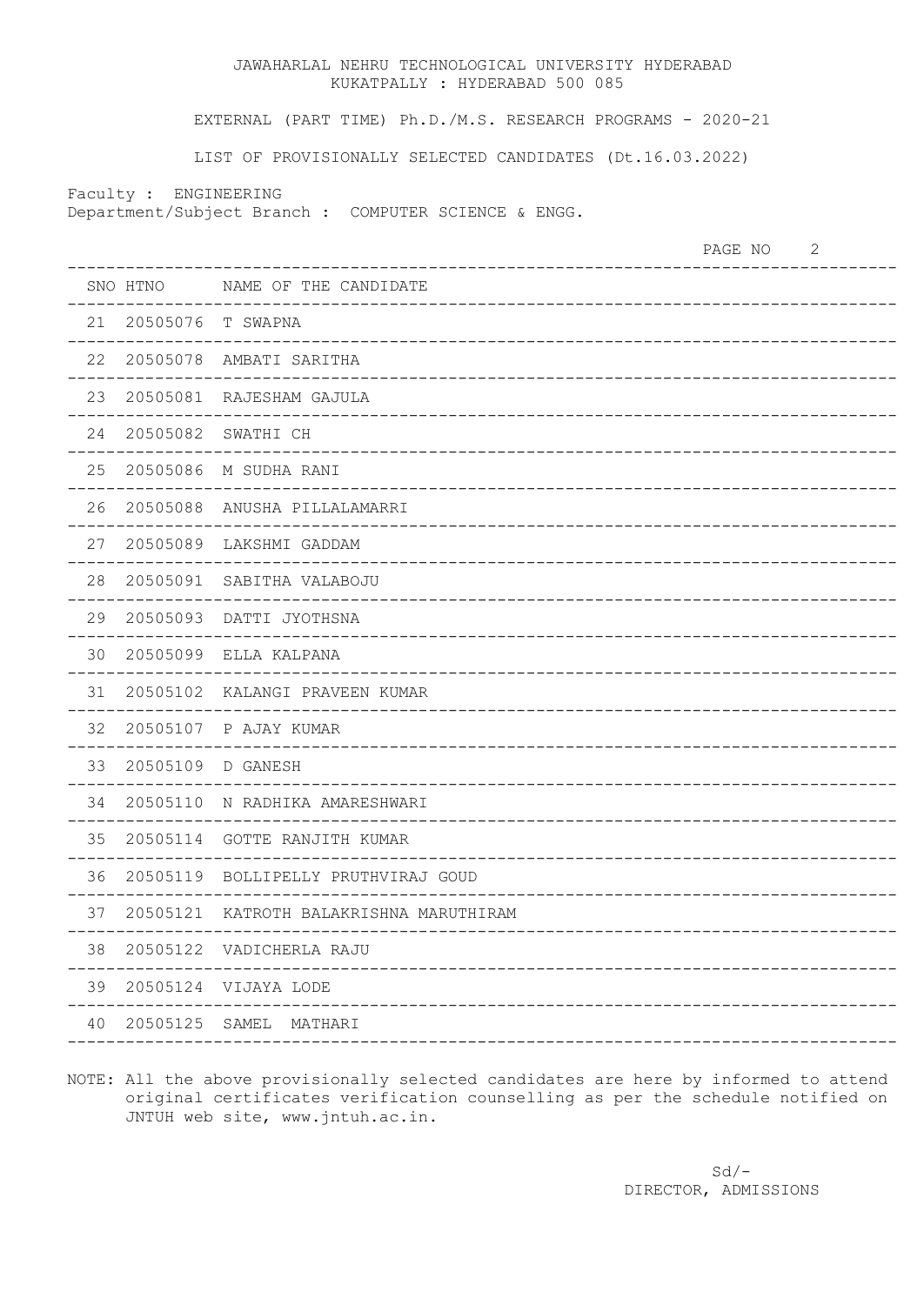EXTERNAL (PART TIME) Ph.D./M.S. RESEARCH PROGRAMS - 2020-21

LIST OF PROVISIONALLY SELECTED CANDIDATES (Dt.16.03.2022)

Faculty : ENGINEERING

Department/Subject Branch : COMPUTER SCIENCE & ENGG.

|    |                      | PAGE NO                              | 3 |
|----|----------------------|--------------------------------------|---|
|    |                      | SNO HTNO MAME OF THE CANDIDATE       |   |
|    |                      | 41  20505128  GUDA SRIDHAR           |   |
|    |                      | 42 20505140 NANGUNURI SHIVA KUMAR    |   |
|    |                      | 43 20505144 SHAIK ARSHIYA JULMA      |   |
|    |                      | 44 20505151 NAGAMANI UDDAMARI        |   |
| 45 |                      | 20505154 G S PRASADA REDDY           |   |
| 46 |                      | 20505155 PAGIDIMALLA PANDURAJU       |   |
| 47 |                      | 20505160 MANOJ KUMAR VEMULA          |   |
| 48 |                      | 20505165 EDEM SWATHI                 |   |
| 49 |                      | 20505166 ADAVELLI RAMESH             |   |
| 50 |                      | 20505170 K SRILAXMI<br>___________   |   |
| 51 |                      | 20505175 KASHINI NEERAJA             |   |
| 52 |                      | 20505178 ABDUL JABBAR<br>----------- |   |
| 53 |                      | 20505179 RADHIKA CHUKKAPALLI         |   |
| 54 |                      | 20505189 V SUNDARA RATNAM            |   |
| 55 |                      | 20505192 DUGRUNALA RANJITH           |   |
| 56 |                      | 20505193 AKUNURI SATYAM              |   |
| 57 |                      | 20505199 V NARSING RAO               |   |
| 58 |                      | 20505200 ERUKALA MAHENDER            |   |
|    | 59 20505208 G PRASAD |                                      |   |
| 60 |                      | 20505210 SURESH MAMIDISETTI          |   |
|    |                      |                                      |   |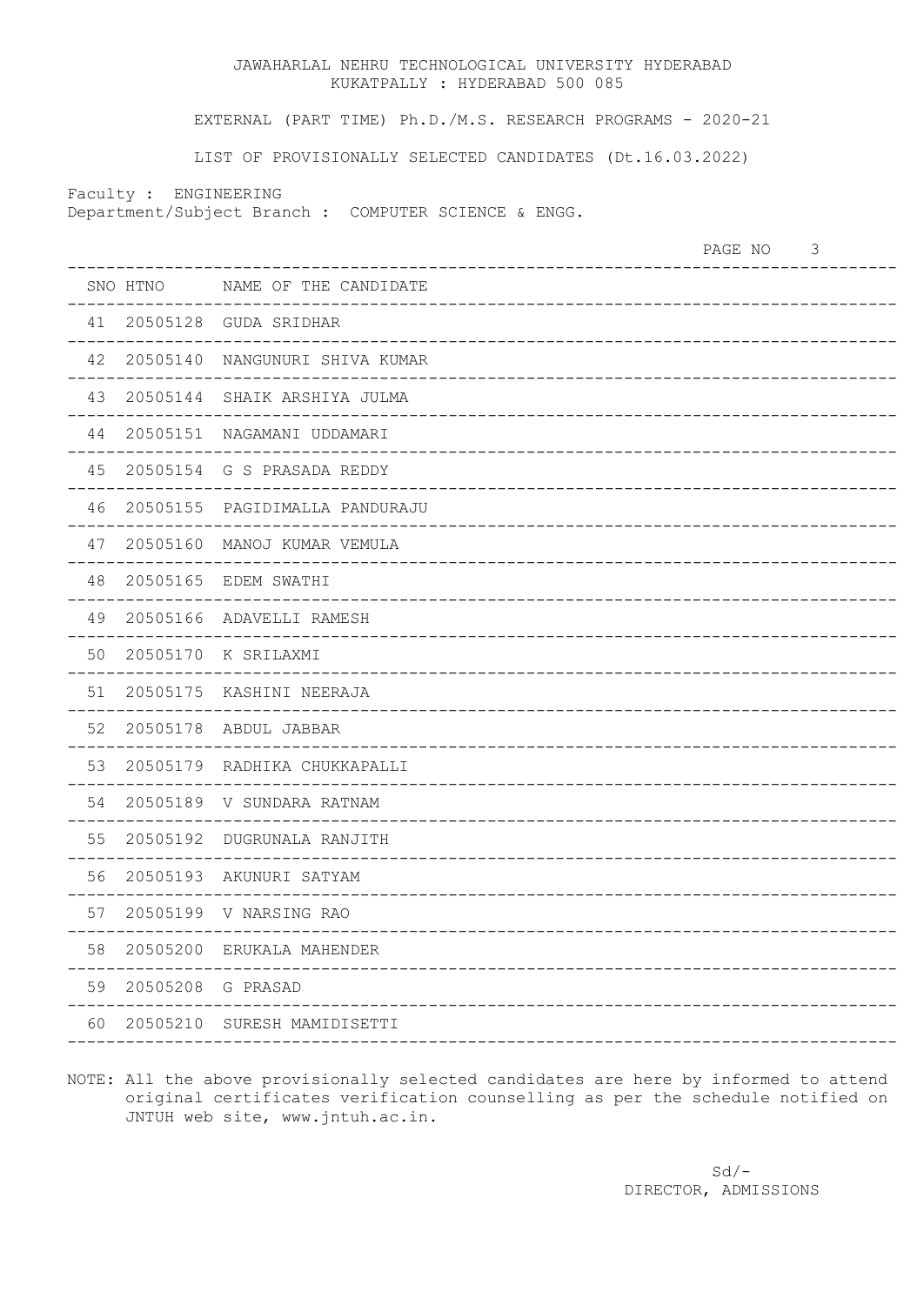EXTERNAL (PART TIME) Ph.D./M.S. RESEARCH PROGRAMS - 2020-21

LIST OF PROVISIONALLY SELECTED CANDIDATES (Dt.16.03.2022)

Faculty : ENGINEERING

Department/Subject Branch : COMPUTER SCIENCE & ENGG.

|    |          |                                     | PAGE NO | 4 |
|----|----------|-------------------------------------|---------|---|
|    | SNO HTNO | NAME OF THE CANDIDATE               |         |   |
|    |          | 61 20505214 KOTTE ANUSHA            |         |   |
| 62 | 20505216 | KOMURAVELLY SUDHEER KUMAR           |         |   |
| 63 | 20505225 | MADHU TATTIKOTA                     |         |   |
| 64 | 20505238 | RANJITH KUMAR MARRIKUKKALA          |         |   |
| 65 |          | 20505245 M DYNA BALRAJ              |         |   |
| 66 |          | 20505255 SALLAUDDIN MOHMMAD         |         |   |
| 67 |          | 20505271 MULPUR PRANEETH KUMAR      |         |   |
| 68 |          | 20505274 SHUMAMA ANSA               |         |   |
| 69 |          | 20505277 THOTA CHENCHU SWETHA PRIYA |         |   |
| 70 | 20505280 | RACHERLA SWAPNA                     |         |   |
| 71 |          | 20505281 VANAMA ANITHA              |         |   |
| 72 |          | 20505282 NAGA HARIBABU K V          |         |   |
| 73 |          | 20505283 BHOOMPALLY VENKATESH       |         |   |
| 74 |          | 20505288 BETHINENI SARITHA          |         |   |
| 75 |          | 20505292 RADHIKA RAJOJU             |         |   |
| 76 |          | 20505296 MIRIYALA KANTHIREKHA       |         |   |
| 77 | 20505298 | SUREKHA GUDDATI                     |         |   |
| 78 | 20505300 | URMILA PANDUGA                      |         |   |
|    |          |                                     |         |   |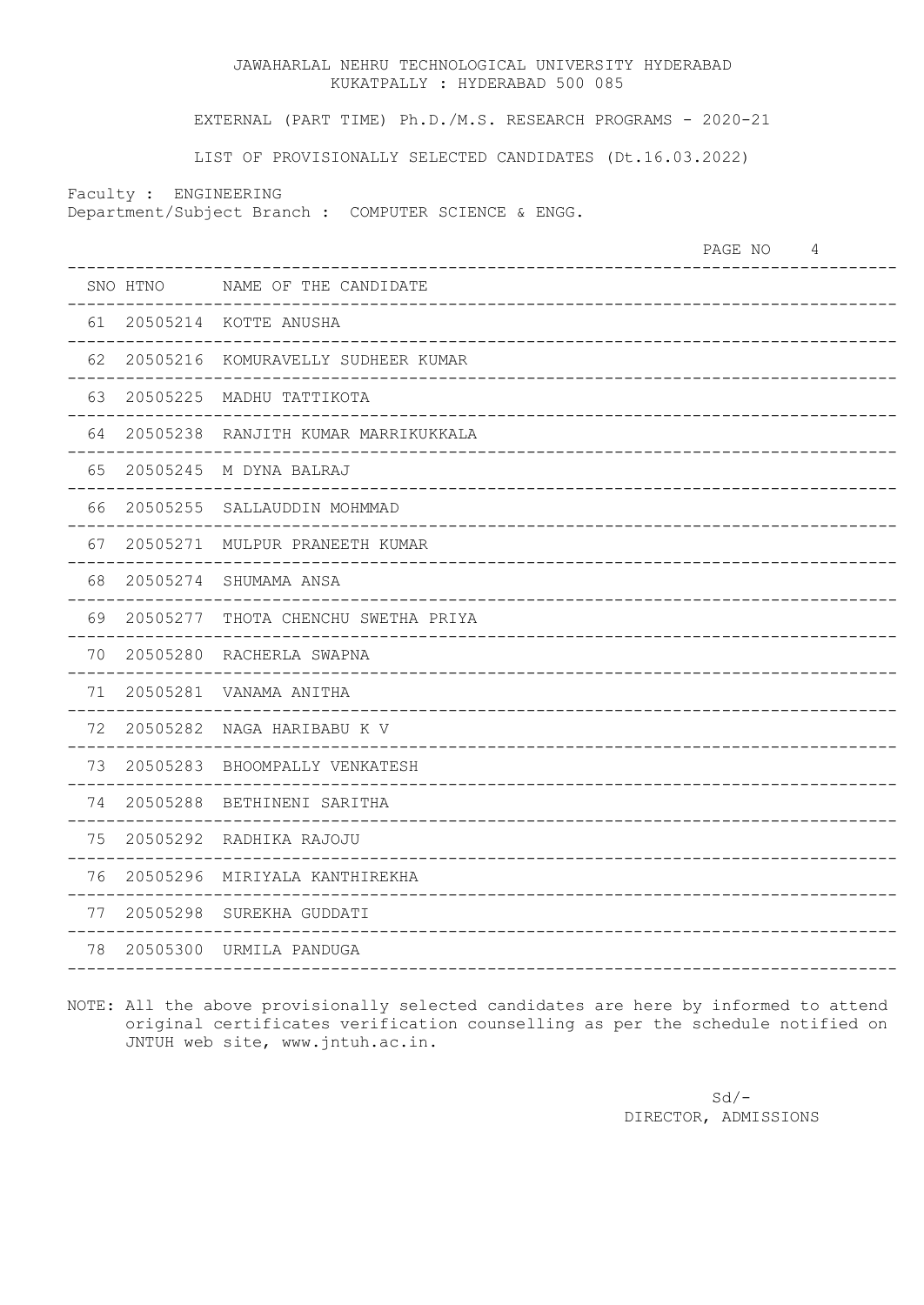EXTERNAL (PART TIME) Ph.D./M.S. RESEARCH PROGRAMS - 2020-21

LIST OF PROVISIONALLY SELECTED CANDIDATES (Dt.16.03.2022)

Faculty : ENGINEERING

Department/Subject Branch : ELECTRONICS & COMM. ENGG.

|                |          |                                 | PAGE NO | 1 |
|----------------|----------|---------------------------------|---------|---|
|                | SNO HTNO | NAME OF THE CANDIDATE           |         |   |
| $\mathbf{1}$   | 20504006 | P SARITHA                       |         |   |
| $\overline{2}$ | 20504011 | SNEHALATHA KATHA                |         |   |
| $\mathcal{S}$  | 20504017 | NALLABELLI MANOJ                |         |   |
| $\overline{4}$ | 20504021 | BANOTH RAVIKUMAR                |         |   |
| 5              | 20504022 | MANNEM CHANDRIKA                |         |   |
| 6              | 20504031 | B VISHWANATH                    |         |   |
| $\overline{7}$ | 20504038 | MIRYALA SUSMITHA                |         |   |
| $\,8\,$        | 20504047 | BANDARI SWAPNA                  |         |   |
| $\mathsf 9$    | 20504059 | CHOLLETI SATHYANARAYANA         |         |   |
| 10             | 20504061 | K TARANGINI                     |         |   |
| 11             | 20504066 | SWATHI GANGULA                  |         |   |
| 12             | 20504072 | SRUJANA V                       |         |   |
| 13             | 20504082 | CH ALEKYA                       |         |   |
| 14             | 20504090 | M SHIVA KUMAR                   |         |   |
| 15             | 20504099 | SAMPATH MANKENA                 |         |   |
| 16             | 20504104 | KARTHIK KASU                    |         |   |
| 17             | 20504107 | J BALA KRISHNA                  |         |   |
|                |          | 18 20504109 V SANTHOSH KUMAR    |         |   |
|                |          | 19 20504110 SREEPADA RAVI KUMAR |         |   |
|                |          | 20 20504111 MUNYANAIK KETHAVATH |         |   |
|                |          |                                 |         |   |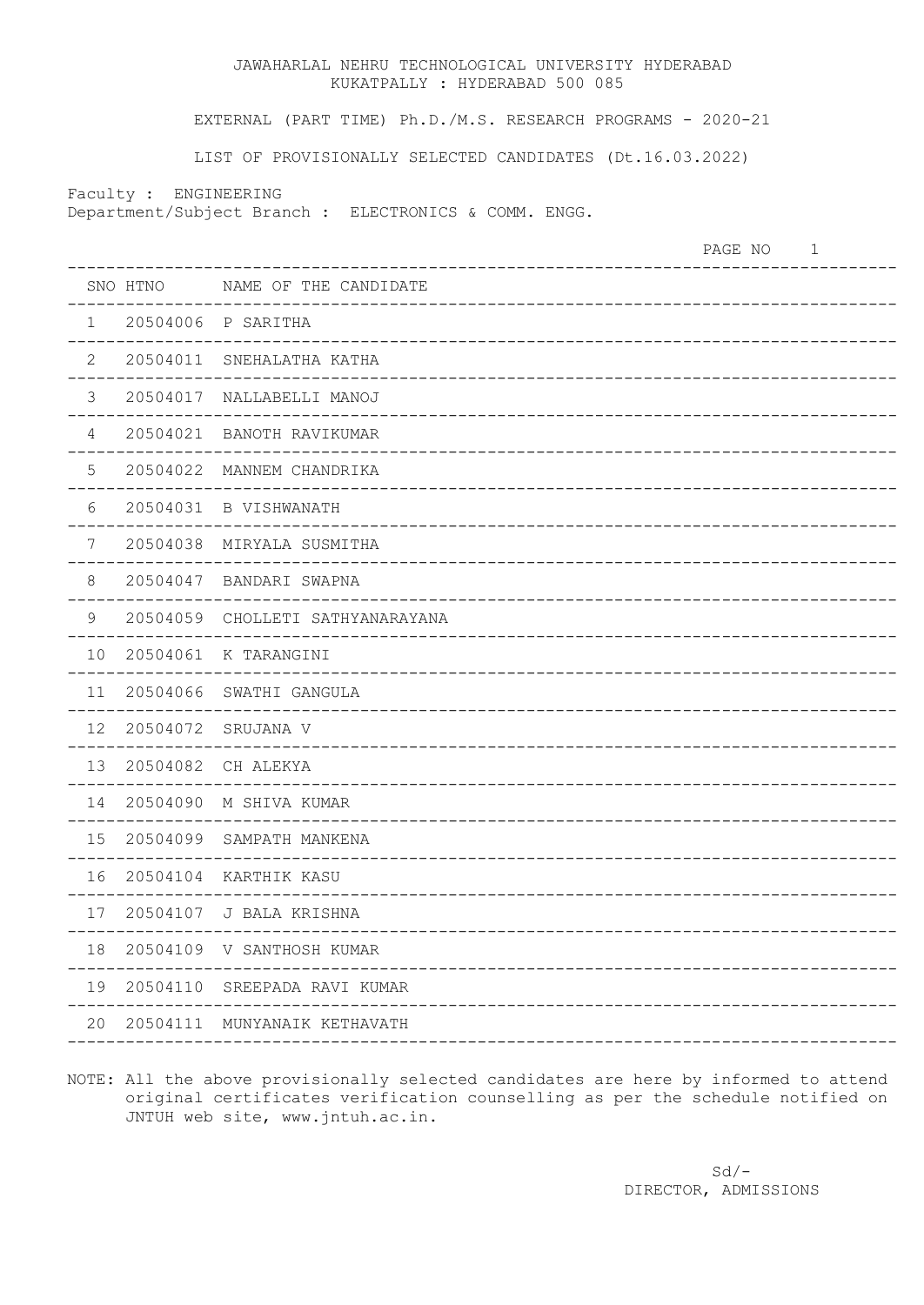EXTERNAL (PART TIME) Ph.D./M.S. RESEARCH PROGRAMS - 2020-21

LIST OF PROVISIONALLY SELECTED CANDIDATES (Dt.16.03.2022)

Faculty : ENGINEERING

Department/Subject Branch : ELECTRONICS & COMM. ENGG.

|  |                     |                                | PAGE NO 2 |  |
|--|---------------------|--------------------------------|-----------|--|
|  |                     | SNO HTNO NAME OF THE CANDIDATE |           |  |
|  |                     | 21 20504112 KANDULA SAITHARUN  |           |  |
|  |                     | 22 20504113 S PRAVEEN KUMAR    |           |  |
|  | 23 20504115 M MOHAN |                                |           |  |
|  |                     |                                |           |  |

NOTE: All the above provisionally selected candidates are here by informed to attend original certificates verification counselling as per the schedule notified on JNTUH web site, www.jntuh.ac.in.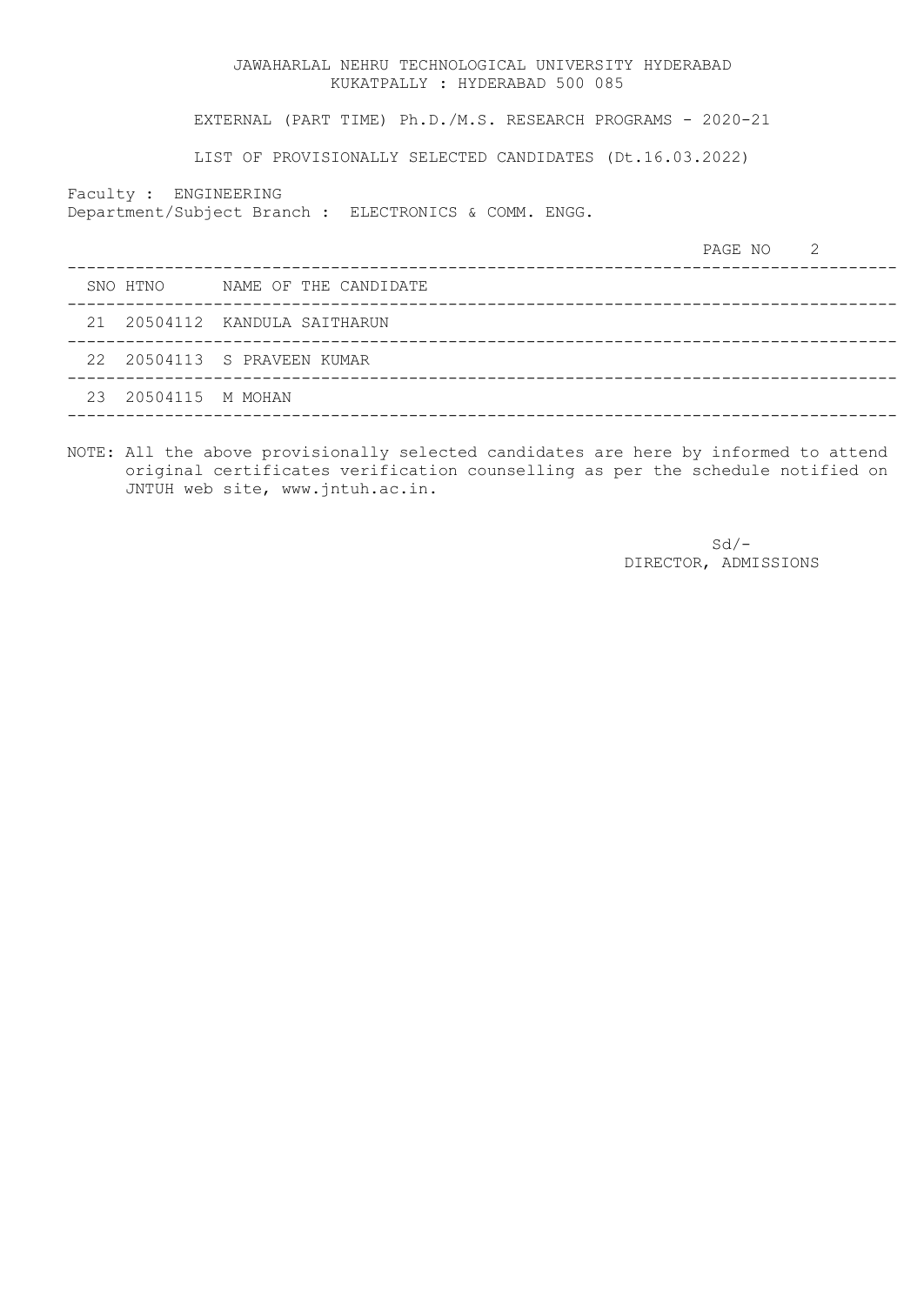EXTERNAL (PART TIME) Ph.D./M.S. RESEARCH PROGRAMS - 2020-21

LIST OF PROVISIONALLY SELECTED CANDIDATES (Dt.16.03.2022)

Faculty : ENGINEERING

Department/Subject Branch : ELECTRICAL AND ELECTRONICS ENGG.

PAGE NO 1 ------------------------------------------------------------------------------------- SNO HTNO NAME OF THE CANDIDATE ------------------------------------------------------------------------------------- 1 20502007 BASHYABOINA KEERTHI ------------------------------------------------------------------------------------- 2 20502009 KONAKANCHI SRAVANI ------------------------------------------------------------------------------------- 3 20502010 K LALAIAH ------------------------------------------------------------------------------------- 4 20502011 PADALA SPOORTHI ------------------------------------------------------------------------------------- 5 20502014 HARI KRISHNA G ------------------------------------------------------------------------------------- 6 20502017 M VINOD KUMAR ------------------------------------------------------------------------------------- 7 20502024 YERROJU HEMAN ------------------------------------------------------------------------------------- 8 20502028 YAGNASRI ARCHANA ------------------------------------------------------------------------------------- 9 20502030 BANOTH CHANDRA SINGH ------------------------------------------------------------------------------------- 10 20502031 BUCHIBABU PRATHIKANTHAM ------------------------------------------------------------------------------------- 11 20502038 KAMMAMPATI SURESH ------------------------------------------------------------------------------------- 12 20502044 MODDU DIVA KUMAR ------------------------------------------------------------------------------------- 13 20502051 T SUDARSHANA RAO ------------------------------------------------------------------------------------- 14 20502055 BONTHA YADAGIRI ------------------------------------------------------------------------------------- 15 20502066 KADASI SADANANDAM ------------------------------------------------------------------------------------- 16 20502070 DAIDA JAYANTH KUMAR ------------------------------------------------------------------------------------- 17 20502082 KANCHARLA PRASHANTH ------------------------------------------------------------------------------------- 18 20502100 KURA RANJEETH KUMAR ------------------------------------------------------------------------------------- 19 20502102 GANNEBOINA RAJU ------------------------------------------------------------------------------------- 20 20502105 BAIROJU SREENIVAS -------------------------------------------------------------------------------------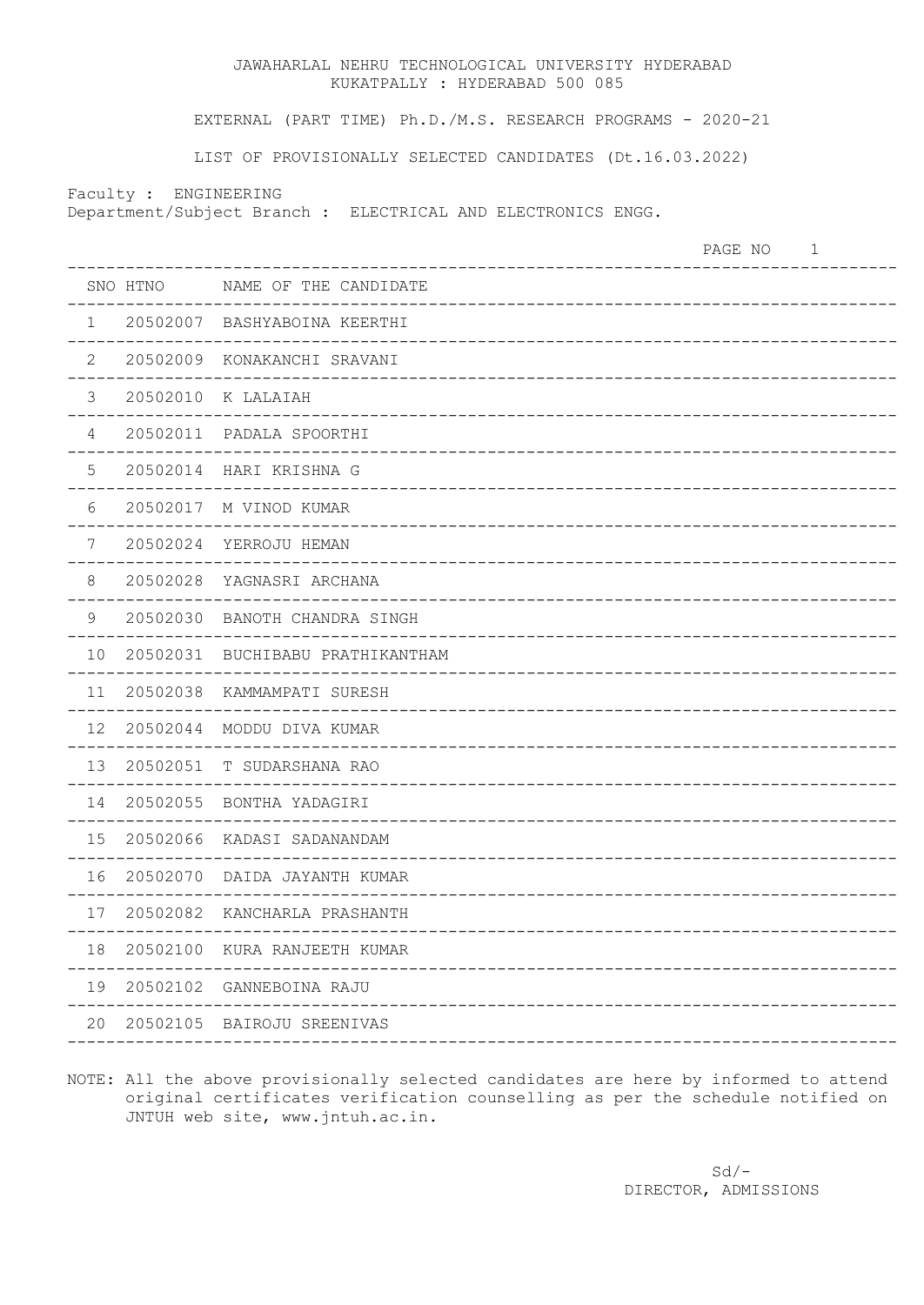EXTERNAL (PART TIME) Ph.D./M.S. RESEARCH PROGRAMS - 2020-21

LIST OF PROVISIONALLY SELECTED CANDIDATES (Dt.16.03.2022)

Faculty : ENGINEERING

Department/Subject Branch : ELECTRICAL AND ELECTRONICS ENGG.

|  |                      |                                   | PAGE NO 2 |  |
|--|----------------------|-----------------------------------|-----------|--|
|  |                      | SNO HTNO MAME OF THE CANDIDATE    |           |  |
|  |                      | 21 20502107 BONKURI SANTHOSHA     |           |  |
|  |                      | 22 20502109 GOPALA KRISHNA K      |           |  |
|  |                      | 23 20502111 KUNTA SRIKANTH        |           |  |
|  |                      | 24  20502120  KONDA RAJU          |           |  |
|  |                      | 25 20502121 P HEMESHWAR CHARY     |           |  |
|  |                      | 26 20502146 VALABOJU BHAGAVAN     |           |  |
|  | 27 20502148 C MAHESH |                                   |           |  |
|  |                      | 28 20502157 GONURI CHANDRA SHEKAR |           |  |
|  |                      |                                   |           |  |

NOTE: All the above provisionally selected candidates are here by informed to attend original certificates verification counselling as per the schedule notified on JNTUH web site, www.jntuh.ac.in.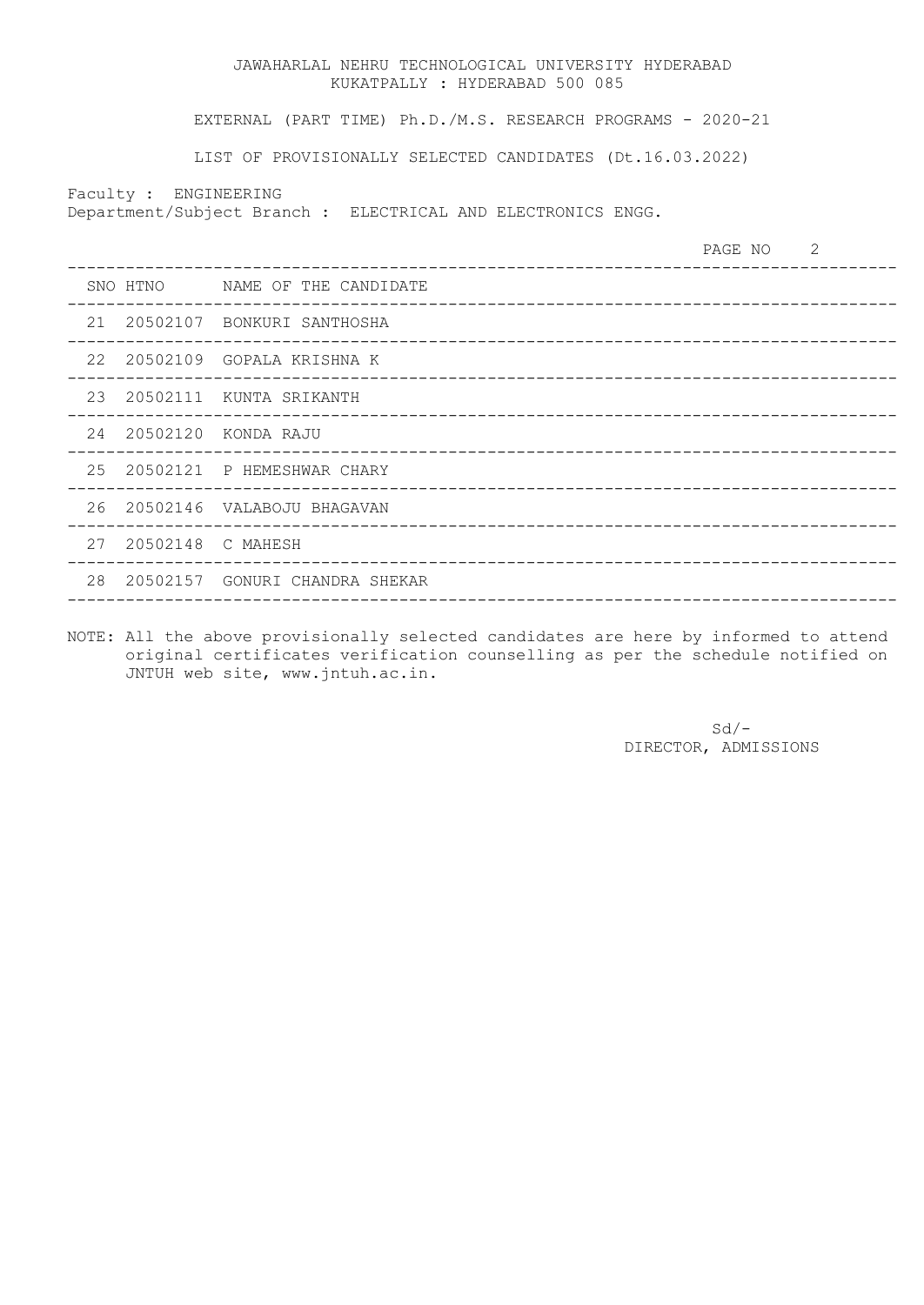EXTERNAL (PART TIME) Ph.D./M.S. RESEARCH PROGRAMS - 2020-21

LIST OF PROVISIONALLY SELECTED CANDIDATES (Dt.16.03.2022)

Faculty : SCIENCE & TECHNOLOGY

Department/Subject Branch : ENVIRONMENTAL SCIENCES

|                |                                | PAGE NO 1 |  |
|----------------|--------------------------------|-----------|--|
|                | SNO HTNO MAME OF THE CANDIDATE |           |  |
| $\mathbf{1}$   | 20509009 MACHAPURAM SREEDEVI   |           |  |
| $2^{\circ}$    | 20509012 BUSI ANIL KUMAR       |           |  |
| 3              | 20509014 OGURI NIKHILA         |           |  |
| $\overline{4}$ | 20509015 SYED ISMAL MOHAMMAD   |           |  |
| 5              | 20509021 SUNIL KUMAR KULKARNI  |           |  |
| 6              | 20509022 SHRAVAN GABBETI       |           |  |
|                |                                |           |  |

NOTE: All the above provisionally selected candidates are here by informed to attend original certificates verification counselling as per the schedule notified on JNTUH web site, www.jntuh.ac.in.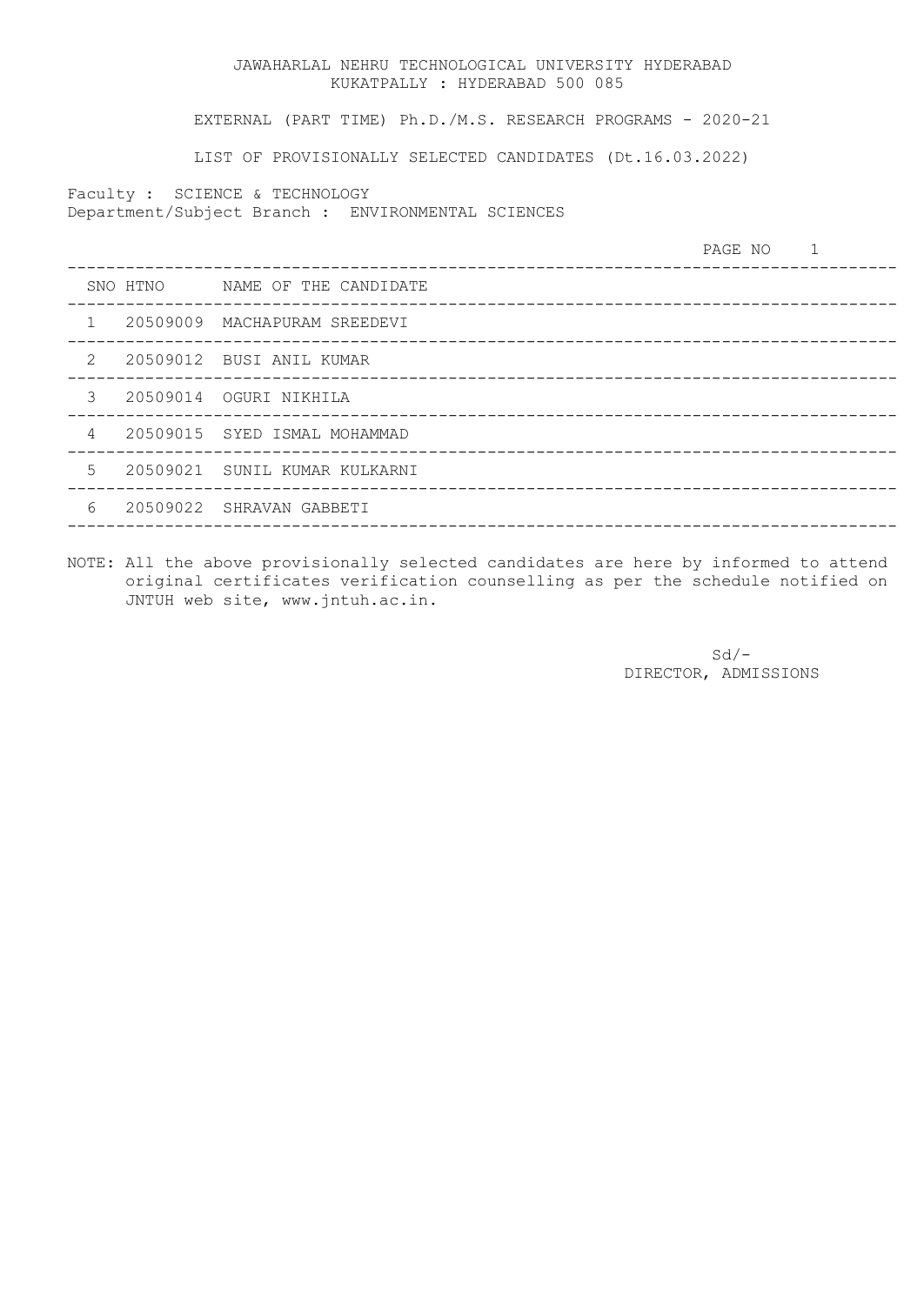EXTERNAL (PART TIME) Ph.D./M.S. RESEARCH PROGRAMS - 2020-21

LIST OF PROVISIONALLY SELECTED CANDIDATES (Dt.16.03.2022)

Faculty : MANAGEMENT SCIENCE Department/Subject Branch : MANAGEMENT

|  |          |                        | PAGE NO |  |
|--|----------|------------------------|---------|--|
|  | SNO HTNO | NAME OF THE CANDIDATE  |         |  |
|  |          | 20515007 VEMULA SWATHI |         |  |
|  |          |                        |         |  |

NOTE: All the above provisionally selected candidates are here by informed to attend original certificates verification counselling as per the schedule notified on JNTUH web site, www.jntuh.ac.in.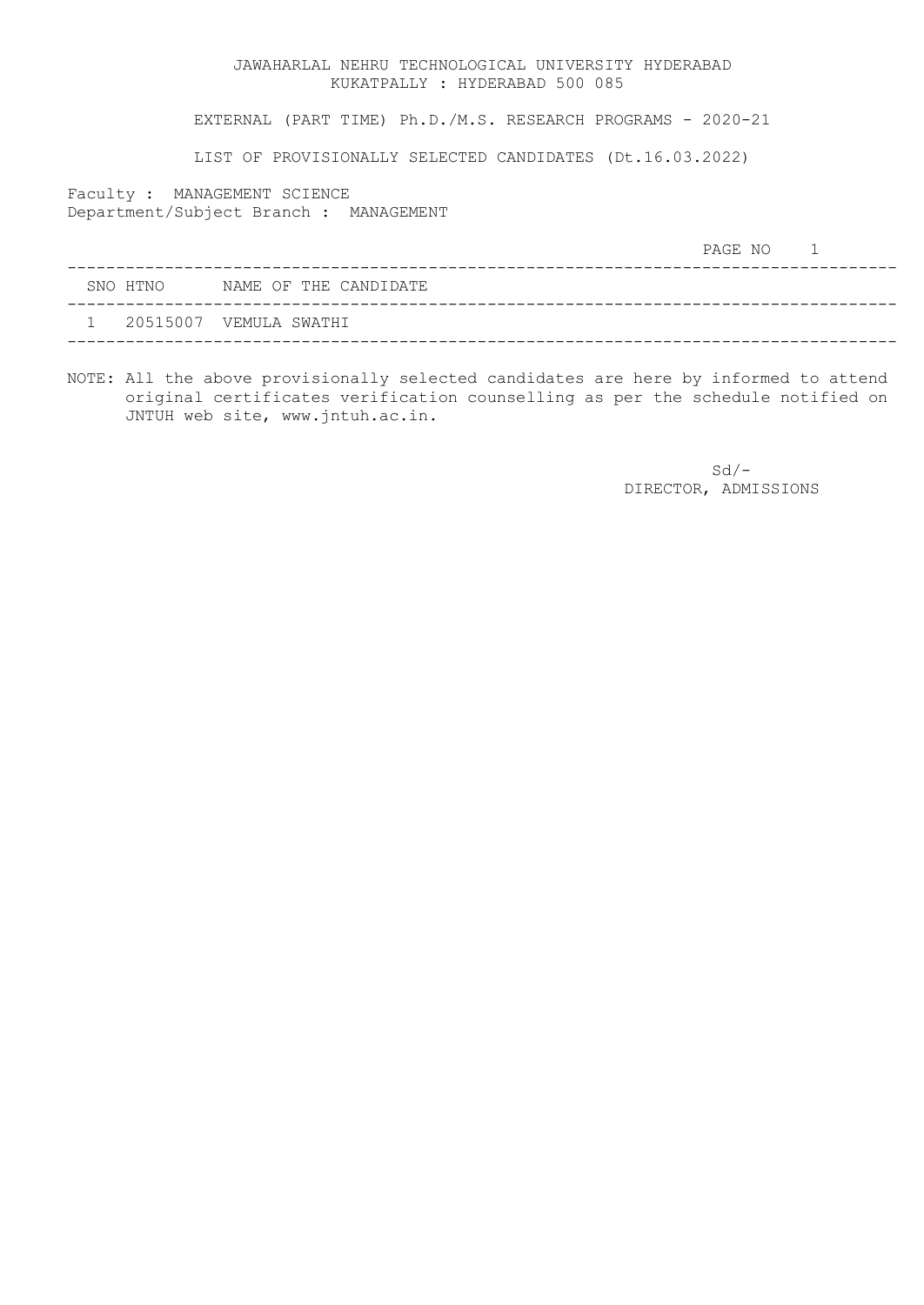EXTERNAL (PART TIME) Ph.D./M.S. RESEARCH PROGRAMS - 2020-21

LIST OF PROVISIONALLY SELECTED CANDIDATES (Dt.16.03.2022)

Faculty : SCIENCE & TECHNOLOGY Department/Subject Branch : MATHEMATICS

|                 |          | ________________________________                                     | PAGE NO |  |
|-----------------|----------|----------------------------------------------------------------------|---------|--|
|                 |          | SNO HTNO MAME OF THE CANDIDATE                                       |         |  |
| $\mathbf{1}$    |          | 20510002 M SRINIVAS                                                  |         |  |
| $\overline{2}$  | 20510004 | MODUGU SRINIVASA KIRANMAI                                            |         |  |
| 3               |          | 20510008 SATHISH MARAKONDA                                           |         |  |
| 4               | 20510009 | NAIDU UMADEVI                                                        |         |  |
| 5               |          | 20510014 M AMARNATH                                                  |         |  |
| 6               |          | 20510019 ABRAPOODI SHYAMALA                                          |         |  |
| 7               |          | 20510021 USHAKOYALA PRAVEEN KUMAR                                    |         |  |
| 8               |          | 20510024 ALLANI CHANDRA SHEKAR<br>__________________________________ |         |  |
| 9               | 20510025 | NAGARAJU VUPPALA                                                     |         |  |
| 10 <sup>°</sup> |          | 20510026 G MANENDHAR                                                 |         |  |
|                 |          |                                                                      |         |  |

NOTE: All the above provisionally selected candidates are here by informed to attend original certificates verification counselling as per the schedule notified on JNTUH web site, www.jntuh.ac.in.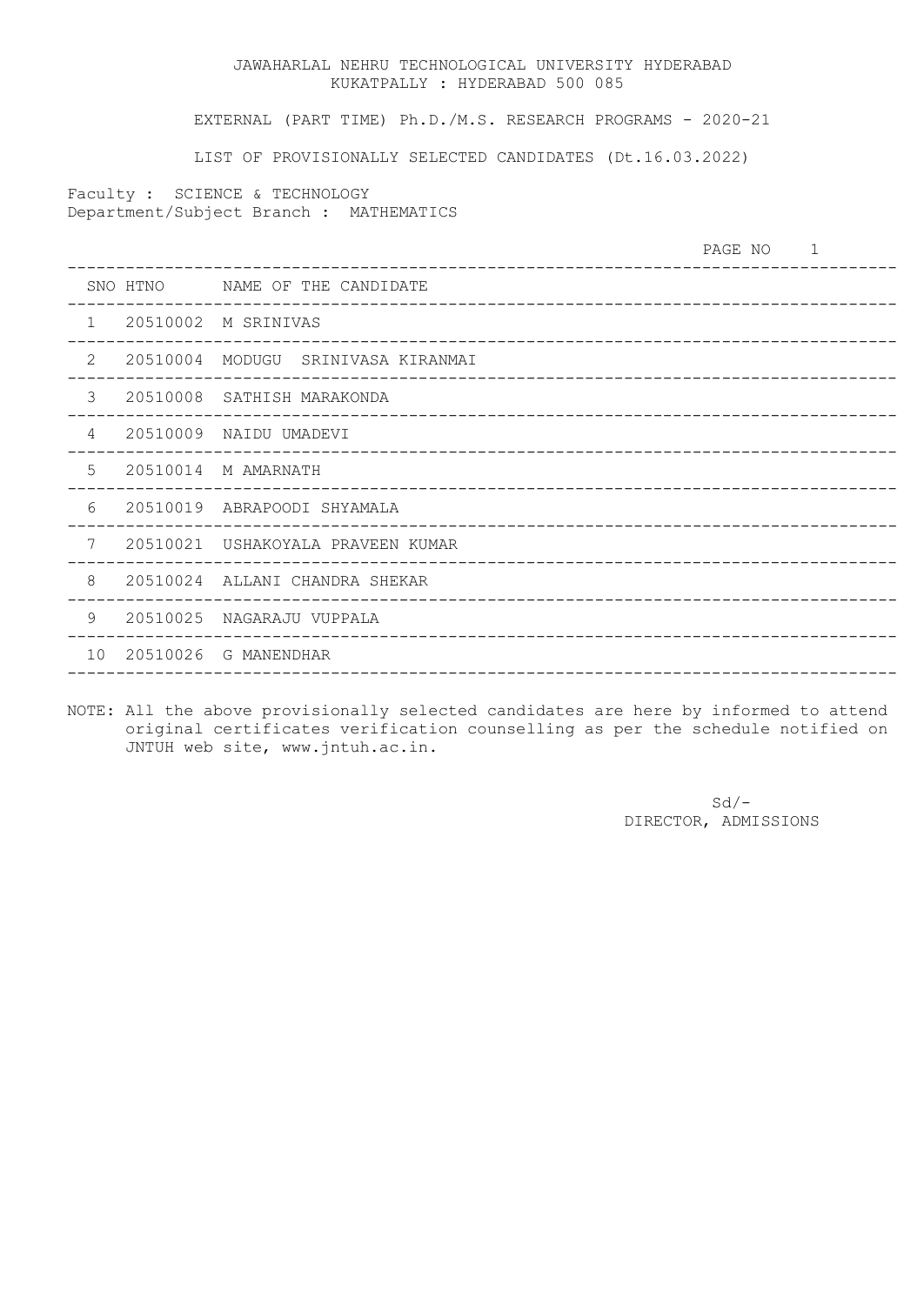EXTERNAL (PART TIME) Ph.D./M.S. RESEARCH PROGRAMS - 2020-21

LIST OF PROVISIONALLY SELECTED CANDIDATES (Dt.16.03.2022)

Faculty : ENGINEERING

Department/Subject Branch : MECHANICAL ENGG.

|                         |                   |                                   | PAGE NO | $\mathbf 1$ |
|-------------------------|-------------------|-----------------------------------|---------|-------------|
|                         | SNO HTNO          | NAME OF THE CANDIDATE             |         |             |
| $\mathbf{1}$<br>$- - -$ | 20503003          | PURAM CHANDRA SEKHAR              |         |             |
| 2                       |                   | 20503008 NAGESWARA RAO MALOTH     |         |             |
| $\mathfrak{Z}$          |                   | 20503014 C JAI SHIVA RAO          |         |             |
| 4                       |                   | 20503023 SRAVANTHEE S             |         |             |
| 5                       | 20503024 P AZITH  |                                   |         |             |
| 6                       |                   | 20503032 JIMADA TIRUPATHAIAH      |         |             |
| 7                       |                   | 20503033 SRIKIRAN MAHESHWARAM     |         |             |
| 8                       |                   | 20503034 CHINNAM RAGHA LEENA      |         |             |
| 9                       |                   | 20503035 AJAY KUMAR S             |         |             |
| 10                      |                   | 20503037 G BHEEMANNA              |         |             |
| 11                      |                   | 20503045 DUNGA YOGESWARA RAO      |         |             |
| 12 <sup>7</sup>         |                   | 20503053 MOHD YOUSUF ALI          |         |             |
| 13                      |                   | 20503066 MUDIMELA SIVA REDDY      |         |             |
| 14                      |                   | 20503072 P HEMAVATHI              |         |             |
|                         |                   | 15 20503077 BAIROJU SHANKARACHARY |         |             |
|                         |                   | 16  20503082  PRATAP P THOMAS     |         |             |
| 17                      |                   | 20503087 M SRIDHAR                |         |             |
| 18                      |                   | 20503112 SAI GAYATHRI LAHARI P    |         |             |
| 19                      |                   | 20503119 SAIDULU.G                |         |             |
| 20                      | 20503120 P SWAPNA | _________                         |         |             |
|                         |                   |                                   |         |             |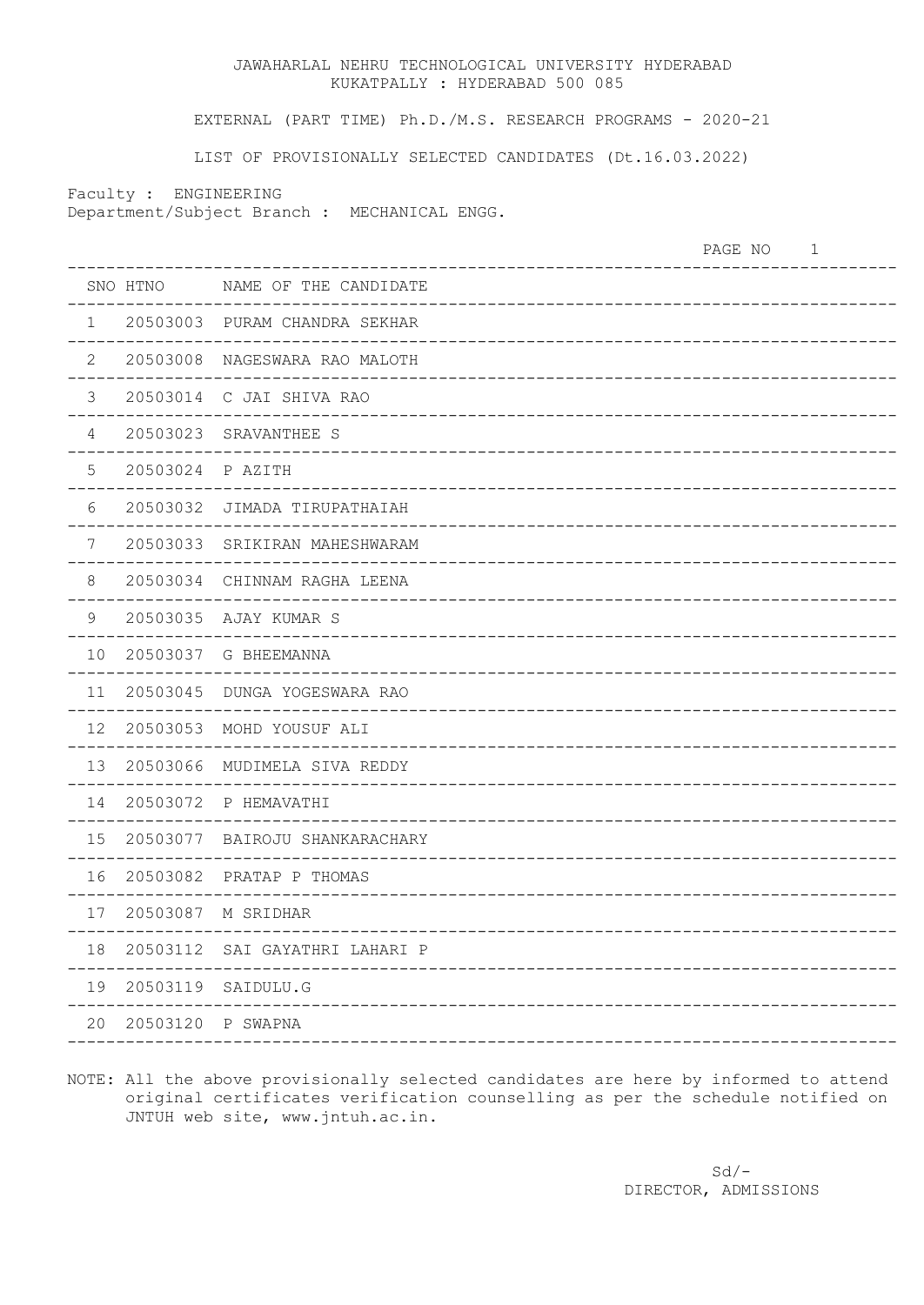EXTERNAL (PART TIME) Ph.D./M.S. RESEARCH PROGRAMS - 2020-21

LIST OF PROVISIONALLY SELECTED CANDIDATES (Dt.16.03.2022)

Faculty : ENGINEERING

Department/Subject Branch : MECHANICAL ENGG.

| SNO HTNO NAME OF THE CANDIDATE<br>___________________________________<br>21 20503125 M A MUJEEB IQBAL<br>22<br>20503132 AHMED KHALIL<br>23<br>20503134 B DHANRAJ<br>24<br>20503138 SIRIPOLU SHIVA KUMAR<br>25<br>20503150 PUCHALLA PADMAVATHI<br>26 20503160 THOUTAM RAJU<br>27  20503174  E  ARUN KUMAR<br>___________________________________<br>28<br>20503175 K NARESH RAJ |  | PAGE NO | 2 |
|--------------------------------------------------------------------------------------------------------------------------------------------------------------------------------------------------------------------------------------------------------------------------------------------------------------------------------------------------------------------------------|--|---------|---|
|                                                                                                                                                                                                                                                                                                                                                                                |  |         |   |
|                                                                                                                                                                                                                                                                                                                                                                                |  |         |   |
|                                                                                                                                                                                                                                                                                                                                                                                |  |         |   |
|                                                                                                                                                                                                                                                                                                                                                                                |  |         |   |
|                                                                                                                                                                                                                                                                                                                                                                                |  |         |   |
|                                                                                                                                                                                                                                                                                                                                                                                |  |         |   |
|                                                                                                                                                                                                                                                                                                                                                                                |  |         |   |
|                                                                                                                                                                                                                                                                                                                                                                                |  |         |   |
|                                                                                                                                                                                                                                                                                                                                                                                |  |         |   |
| 29<br>20503186 CHAKILELA NITHIN CHAKRAVARTHY                                                                                                                                                                                                                                                                                                                                   |  |         |   |
| 30<br>20503188<br>KNV SREEDEVI                                                                                                                                                                                                                                                                                                                                                 |  |         |   |

NOTE: All the above provisionally selected candidates are here by informed to attend original certificates verification counselling as per the schedule notified on JNTUH web site, www.jntuh.ac.in.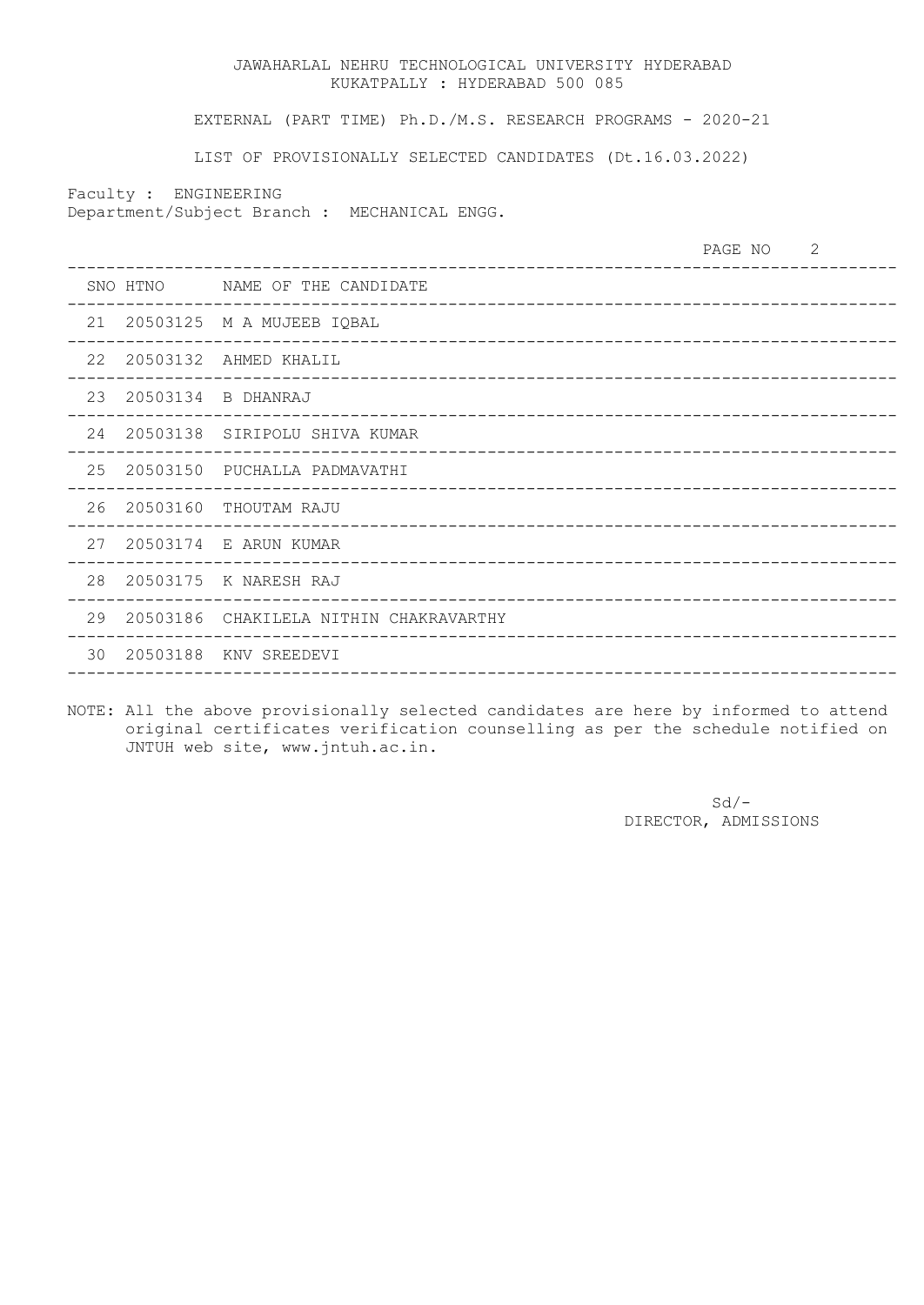EXTERNAL (PART TIME) Ph.D./M.S. RESEARCH PROGRAMS - 2020-21

LIST OF PROVISIONALLY SELECTED CANDIDATES (Dt.16.03.2022)

Faculty : ENGINEERING

Department/Subject Branch : METALLURGICAL ENGG.

|          |                             | PAGE NO |  |
|----------|-----------------------------|---------|--|
| SNO HTNO | NAME OF THE CANDIDATE       |         |  |
|          | 20506003 GERUGANTI SUDHAKAR |         |  |
|          |                             |         |  |

NOTE: All the above provisionally selected candidates are here by informed to attend original certificates verification counselling as per the schedule notified on JNTUH web site, www.jntuh.ac.in.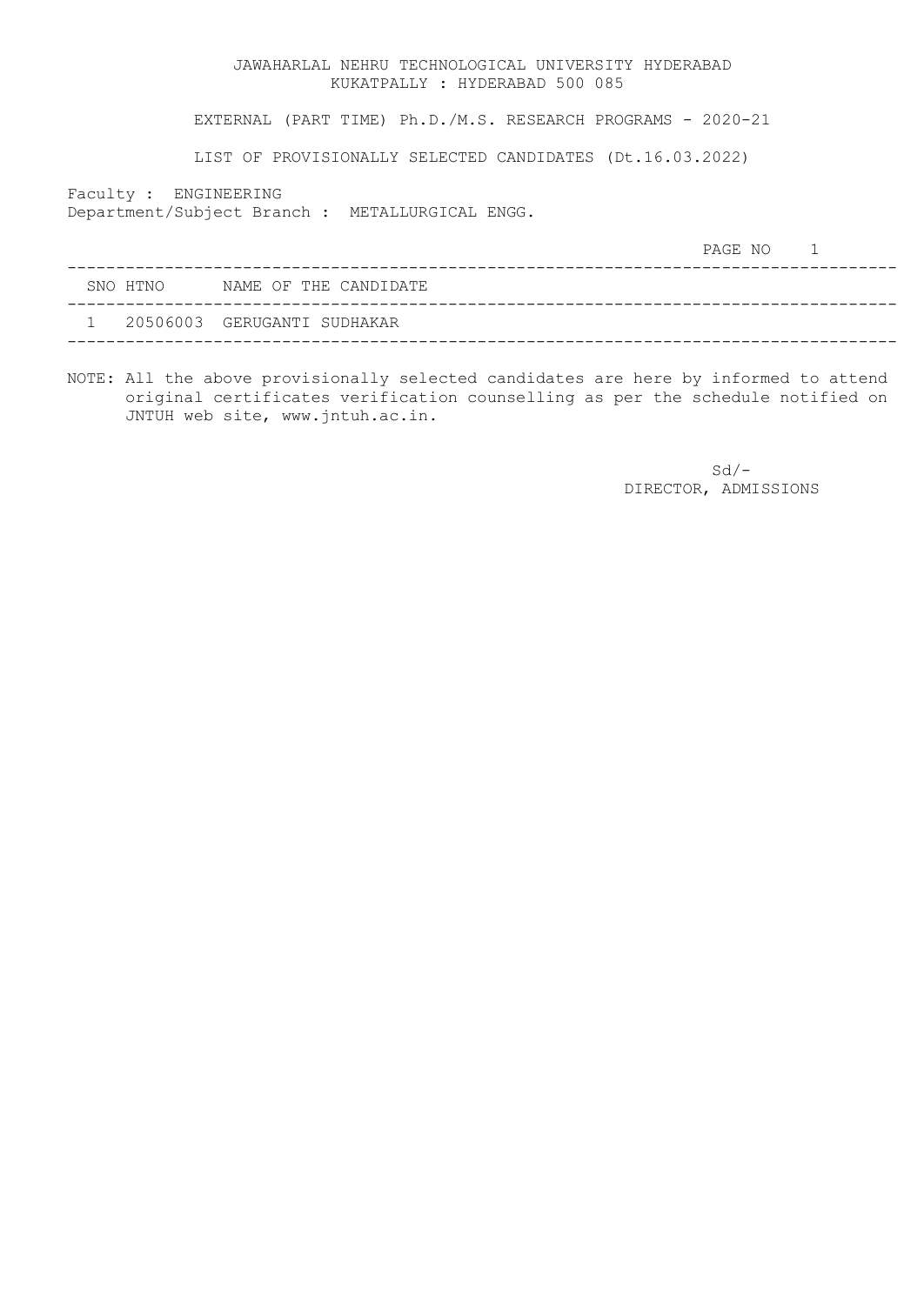EXTERNAL (PART TIME) Ph.D./M.S. RESEARCH PROGRAMS - 2020-21

LIST OF PROVISIONALLY SELECTED CANDIDATES (Dt.16.03.2022)

Faculty : SCIENCE & TECHNOLOGY

Department/Subject Branch : NANO SCIENCE & TECHNOLOGY

|  |          |                             | PAGE NO |  |
|--|----------|-----------------------------|---------|--|
|  | SNO HTNO | NAME OF THE CANDIDATE       |         |  |
|  |          | 1 20511003 NAYAKUNI ANASUYA |         |  |
|  |          |                             |         |  |

NOTE: All the above provisionally selected candidates are here by informed to attend original certificates verification counselling as per the schedule notified on JNTUH web site, www.jntuh.ac.in.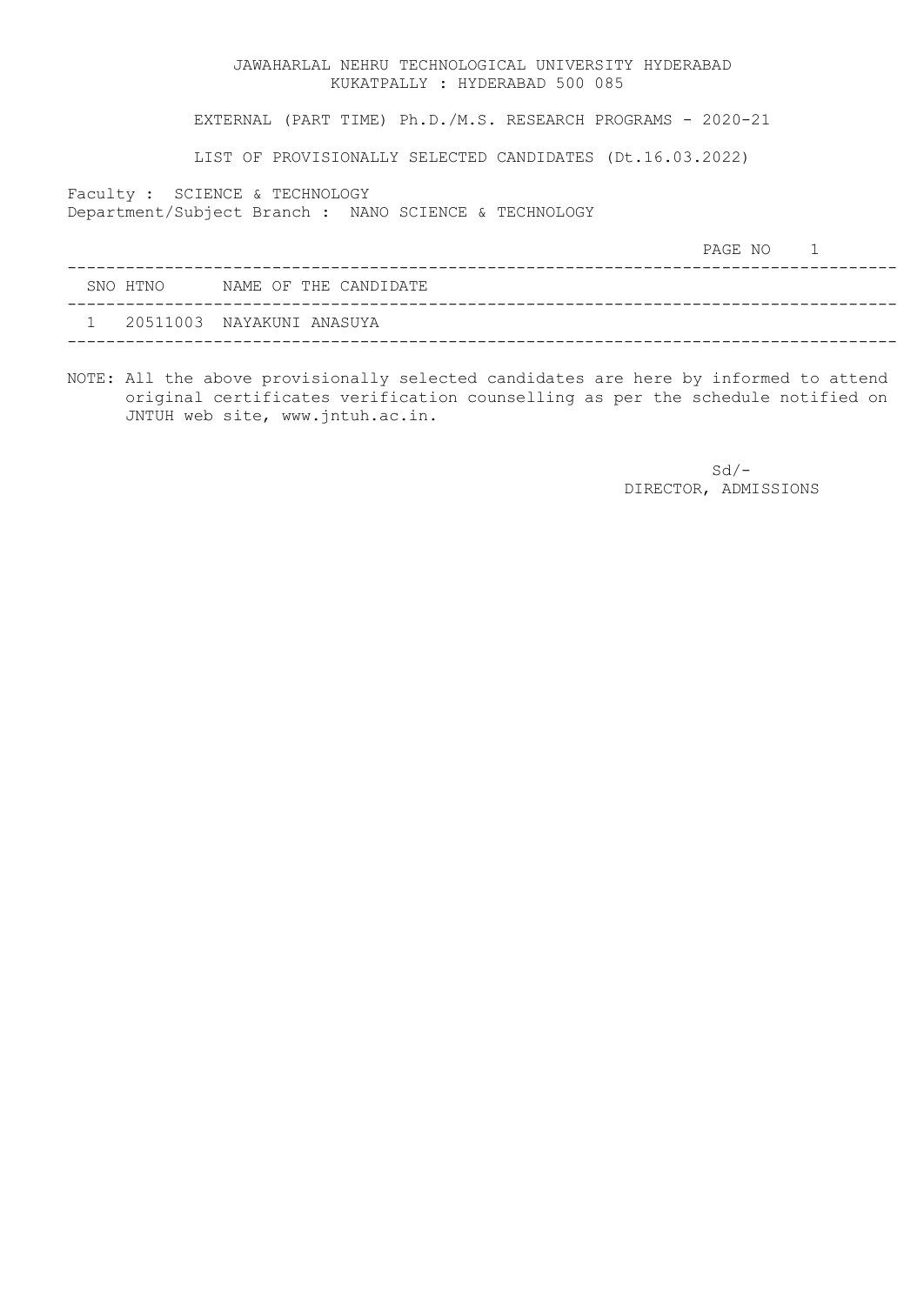EXTERNAL (PART TIME) Ph.D./M.S. RESEARCH PROGRAMS - 2020-21

LIST OF PROVISIONALLY SELECTED CANDIDATES (Dt.16.03.2022)

Faculty : SCIENCE & TECHNOLOGY

Department/Subject Branch : PHARMACEUTICAL SCIENCES

|                |                   |                                | PAGE NO 1 |  |
|----------------|-------------------|--------------------------------|-----------|--|
|                |                   | SNO HTNO MAME OF THE CANDIDATE |           |  |
| $\mathbf{1}$   |                   | 20514008 MYAKALA KEERTHANA     |           |  |
| 2              | 20514018 C PAVANI |                                |           |  |
| 3              |                   | 20514020 INJAMURI RAJYALAXMI   |           |  |
| $\overline{4}$ |                   | 20514037 CHELIMELA NARSAIAH    |           |  |
| 5              |                   | 20514055 RAGHUVARAN GUNDA      |           |  |
| 6              |                   | 20514066 PADMA BHAVANI BORRA   |           |  |
|                |                   |                                |           |  |

NOTE: All the above provisionally selected candidates are here by informed to attend original certificates verification counselling as per the schedule notified on JNTUH web site, www.jntuh.ac.in.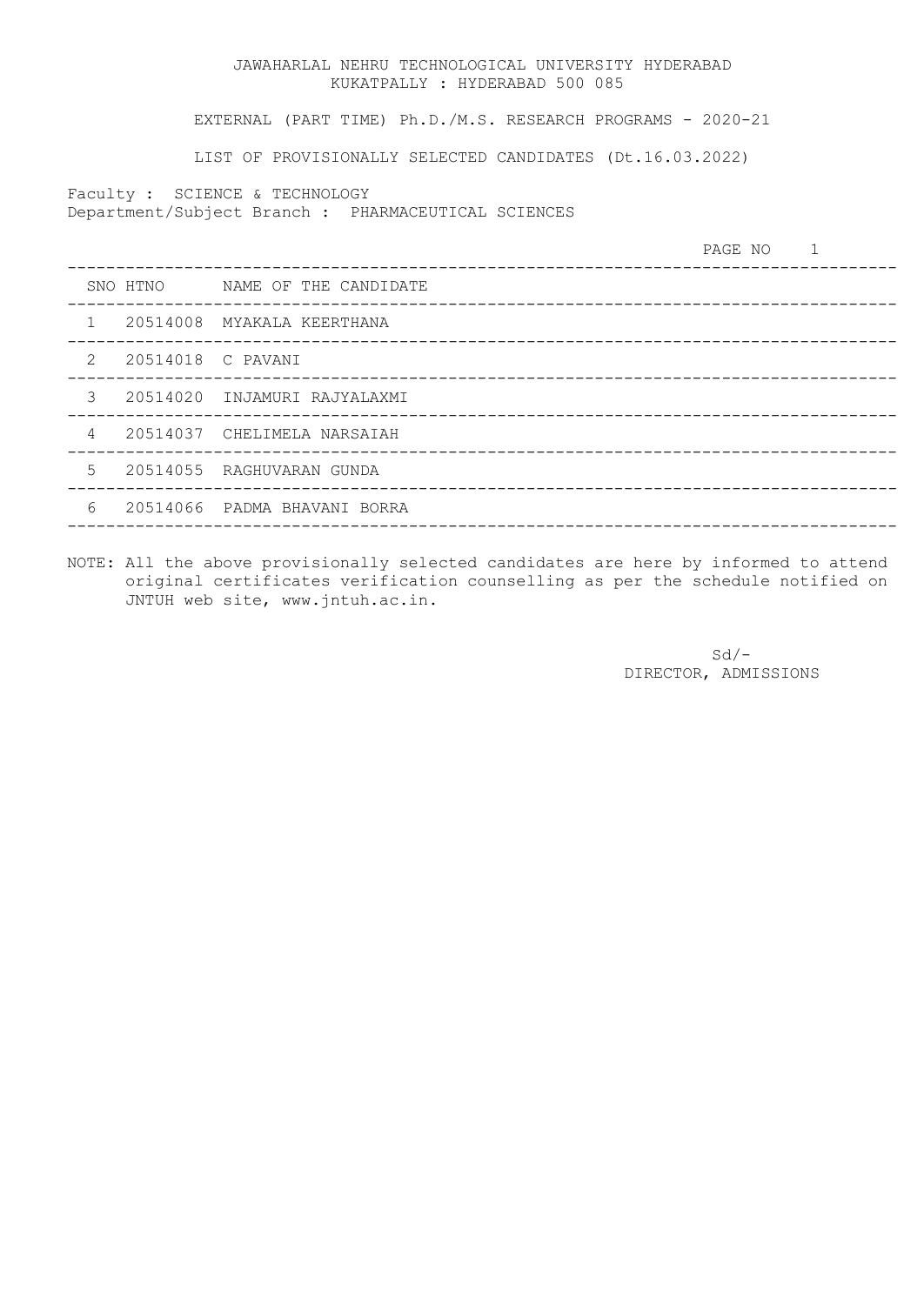EXTERNAL (PART TIME) Ph.D./M.S. RESEARCH PROGRAMS - 2020-21

LIST OF PROVISIONALLY SELECTED CANDIDATES (Dt.16.03.2022)

Faculty : SCIENCE & TECHNOLOGY Department/Subject Branch : PHYSICS

| SNO HTNO MAME OF THE CANDIDATE<br>$\mathbf{1}$<br>20512002 YAMUNA PUSHUKURI<br>2<br>20512003 MADUPU SANTHOSH<br>3<br>20512005<br>AMANCHA THIRUPATHI<br>20512011 SHASHI KUMAR JAKKARAJU<br>4<br>5<br>20512012 SATISH KUMAR MANDA |
|---------------------------------------------------------------------------------------------------------------------------------------------------------------------------------------------------------------------------------|
|                                                                                                                                                                                                                                 |
|                                                                                                                                                                                                                                 |
|                                                                                                                                                                                                                                 |
|                                                                                                                                                                                                                                 |
|                                                                                                                                                                                                                                 |
|                                                                                                                                                                                                                                 |
| 6<br>20512016 KRISHNAM RAJU VARIKUPPALA                                                                                                                                                                                         |
| 7<br>20512017 I MAHENDER                                                                                                                                                                                                        |
| 8<br>20512021 VINODKUMAR LOONAVATH                                                                                                                                                                                              |
| 9<br>20512023 JEEDI ADAM                                                                                                                                                                                                        |
| 10<br>20512024 G BHARGAVI                                                                                                                                                                                                       |
| 11<br>20512025 RADHA MADDI                                                                                                                                                                                                      |

NOTE: All the above provisionally selected candidates are here by informed to attend original certificates verification counselling as per the schedule notified on JNTUH web site, www.jntuh.ac.in.